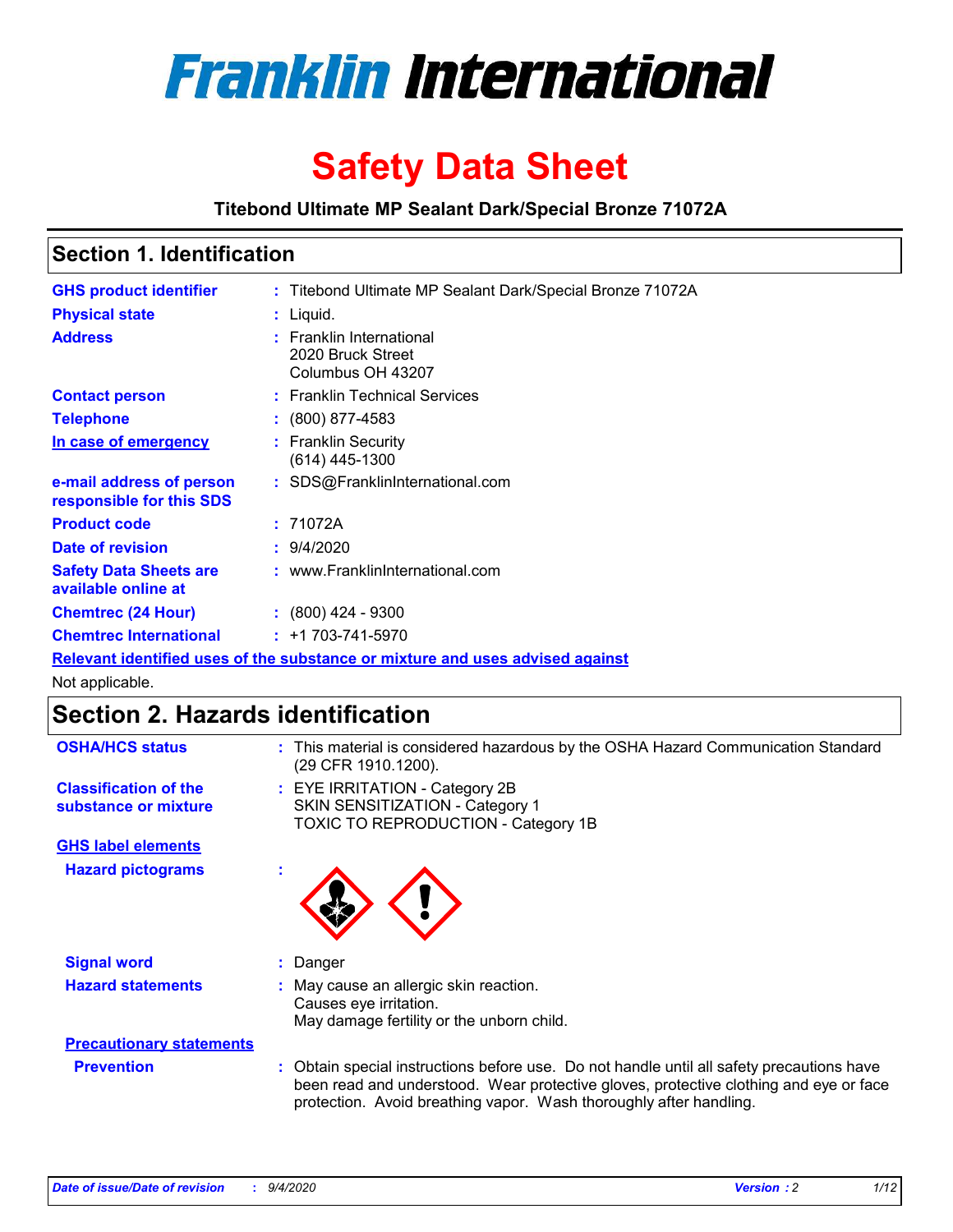### **Section 2. Hazards identification**

| <b>Response</b>                            | : IF exposed or concerned: Get medical advice or attention. Wash contaminated clothing<br>before reuse. IF ON SKIN: Wash with plenty of water. IF IN EYES: Rinse cautiously<br>with water for several minutes. Remove contact lenses, if present and easy to do.<br>Continue rinsing. If eye irritation persists: Get medical advice or attention. |
|--------------------------------------------|----------------------------------------------------------------------------------------------------------------------------------------------------------------------------------------------------------------------------------------------------------------------------------------------------------------------------------------------------|
| <b>Storage</b>                             | : Store locked up.                                                                                                                                                                                                                                                                                                                                 |
| <b>Disposal</b>                            | : Dispose of contents and container in accordance with all local, regional, national and<br>international regulations.                                                                                                                                                                                                                             |
| <b>Hazards not otherwise</b><br>classified | : Product generates methanol during cure.                                                                                                                                                                                                                                                                                                          |

## **Section 3. Composition/information on ingredients**

| <b>Substance/mixture</b> | : Mixture |
|--------------------------|-----------|
|                          |           |

| <b>Ingredient name</b>       | $\mathbf{0}$<br>70 | <b>CAS number</b> |
|------------------------------|--------------------|-------------------|
| 3-aminopropyltriethoxysilane | צ≥                 | 919-30-2          |
| Dibutyltin dilaurate         | ∣≤0.3              | 77-58-7           |

Any concentration shown as a range is to protect confidentiality or is due to batch variation.

**There are no additional ingredients present which, within the current knowledge of the supplier and in the concentrations applicable, are classified as hazardous to health or the environment and hence require reporting in this section.**

**Occupational exposure limits, if available, are listed in Section 8.**

### **Section 4. First aid measures**

| <b>Description of necessary first aid measures</b> |                                                                                                                                                                                                                                                                                                                                                                                                                                                                                                                                                                                                                                                                                                                                                                           |
|----------------------------------------------------|---------------------------------------------------------------------------------------------------------------------------------------------------------------------------------------------------------------------------------------------------------------------------------------------------------------------------------------------------------------------------------------------------------------------------------------------------------------------------------------------------------------------------------------------------------------------------------------------------------------------------------------------------------------------------------------------------------------------------------------------------------------------------|
| <b>Eye contact</b>                                 | : Immediately flush eyes with plenty of water, occasionally lifting the upper and lower<br>eyelids. Check for and remove any contact lenses. Continue to rinse for at least 10<br>minutes. If irritation persists, get medical attention.                                                                                                                                                                                                                                                                                                                                                                                                                                                                                                                                 |
| <b>Inhalation</b>                                  | : Remove victim to fresh air and keep at rest in a position comfortable for breathing. If<br>not breathing, if breathing is irregular or if respiratory arrest occurs, provide artificial<br>respiration or oxygen by trained personnel. It may be dangerous to the person providing<br>aid to give mouth-to-mouth resuscitation. Get medical attention. If unconscious, place<br>in recovery position and get medical attention immediately. Maintain an open airway.<br>Loosen tight clothing such as a collar, tie, belt or waistband. In case of inhalation of<br>decomposition products in a fire, symptoms may be delayed. The exposed person may<br>need to be kept under medical surveillance for 48 hours.                                                       |
| <b>Skin contact</b>                                | : Wash with plenty of soap and water. Remove contaminated clothing and shoes. Wash<br>contaminated clothing thoroughly with water before removing it, or wear gloves.<br>Continue to rinse for at least 10 minutes. Get medical attention. In the event of any<br>complaints or symptoms, avoid further exposure. Wash clothing before reuse. Clean<br>shoes thoroughly before reuse.                                                                                                                                                                                                                                                                                                                                                                                     |
| <b>Ingestion</b>                                   | : Wash out mouth with water. Remove dentures if any. Remove victim to fresh air and<br>keep at rest in a position comfortable for breathing. If material has been swallowed and<br>the exposed person is conscious, give small quantities of water to drink. Stop if the<br>exposed person feels sick as vomiting may be dangerous. Do not induce vomiting<br>unless directed to do so by medical personnel. If vomiting occurs, the head should be<br>kept low so that vomit does not enter the lungs. Get medical attention. Never give<br>anything by mouth to an unconscious person. If unconscious, place in recovery position<br>and get medical attention immediately. Maintain an open airway. Loosen tight clothing<br>such as a collar, tie, belt or waistband. |
| Most important symptoms/effects, acute and delayed |                                                                                                                                                                                                                                                                                                                                                                                                                                                                                                                                                                                                                                                                                                                                                                           |
| <b>Potential acute health effects</b>              |                                                                                                                                                                                                                                                                                                                                                                                                                                                                                                                                                                                                                                                                                                                                                                           |
| Eye contact                                        | : May cause eye irritation.                                                                                                                                                                                                                                                                                                                                                                                                                                                                                                                                                                                                                                                                                                                                               |
| <b>Inhalation</b>                                  | : No known significant effects or critical hazards.                                                                                                                                                                                                                                                                                                                                                                                                                                                                                                                                                                                                                                                                                                                       |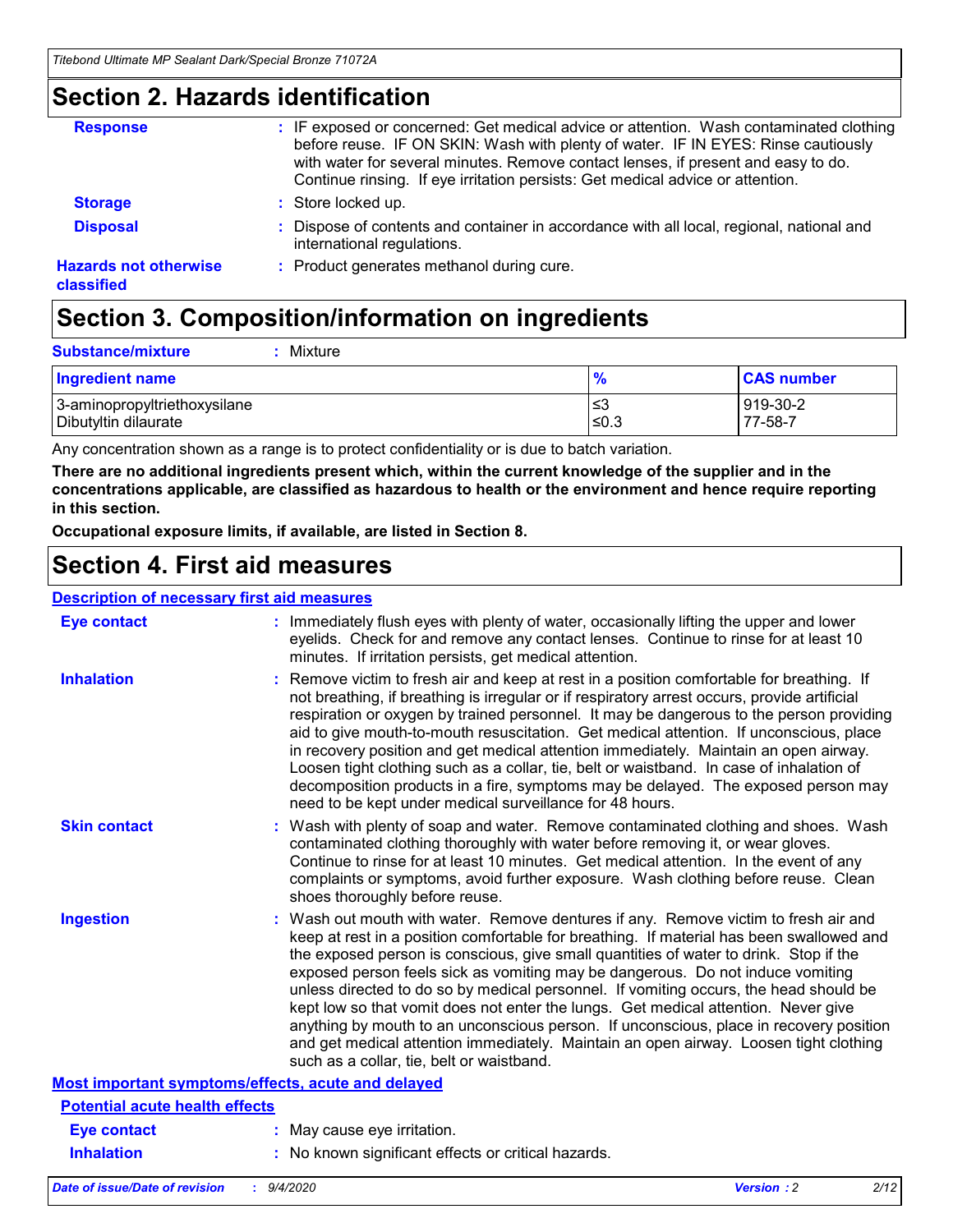| Titebond Ultimate MP Sealant Dark/Special Bronze 71072A |                                                                                                                                                                                                                                                                                                                                                                                                               |
|---------------------------------------------------------|---------------------------------------------------------------------------------------------------------------------------------------------------------------------------------------------------------------------------------------------------------------------------------------------------------------------------------------------------------------------------------------------------------------|
| <b>Section 4. First aid measures</b>                    |                                                                                                                                                                                                                                                                                                                                                                                                               |
| <b>Skin contact</b>                                     | : May cause skin irritation.                                                                                                                                                                                                                                                                                                                                                                                  |
| <b>Ingestion</b>                                        | : No known significant effects or critical hazards.                                                                                                                                                                                                                                                                                                                                                           |
| <b>Over-exposure signs/symptoms</b>                     |                                                                                                                                                                                                                                                                                                                                                                                                               |
| <b>Eye contact</b>                                      | : Adverse symptoms may include the following:<br>irritation<br>watering<br>redness                                                                                                                                                                                                                                                                                                                            |
| <b>Inhalation</b>                                       | : Adverse symptoms may include the following:<br>reduced fetal weight<br>increase in fetal deaths<br>skeletal malformations                                                                                                                                                                                                                                                                                   |
| <b>Skin contact</b>                                     | Adverse symptoms may include the following:<br>irritation<br>redness<br>reduced fetal weight<br>increase in fetal deaths<br>skeletal malformations                                                                                                                                                                                                                                                            |
| <b>Ingestion</b>                                        | : Adverse symptoms may include the following:<br>reduced fetal weight<br>increase in fetal deaths<br>skeletal malformations                                                                                                                                                                                                                                                                                   |
|                                                         | Indication of immediate medical attention and special treatment needed, if necessary                                                                                                                                                                                                                                                                                                                          |
| <b>Notes to physician</b>                               | : In case of inhalation of decomposition products in a fire, symptoms may be delayed.<br>The exposed person may need to be kept under medical surveillance for 48 hours.                                                                                                                                                                                                                                      |
| <b>Specific treatments</b>                              | : No specific treatment.                                                                                                                                                                                                                                                                                                                                                                                      |
| <b>Protection of first-aiders</b>                       | No action shall be taken involving any personal risk or without suitable training. If it is<br>suspected that fumes are still present, the rescuer should wear an appropriate mask or<br>self-contained breathing apparatus. It may be dangerous to the person providing aid to<br>give mouth-to-mouth resuscitation. Wash contaminated clothing thoroughly with water<br>before removing it, or wear gloves. |
|                                                         |                                                                                                                                                                                                                                                                                                                                                                                                               |

**See toxicological information (Section 11)**

### **Section 5. Fire-fighting measures**

| <b>Extinguishing media</b>                               |                                                                                                                                                                                                     |
|----------------------------------------------------------|-----------------------------------------------------------------------------------------------------------------------------------------------------------------------------------------------------|
| <b>Suitable extinguishing</b><br>media                   | : Use an extinguishing agent suitable for the surrounding fire.                                                                                                                                     |
| <b>Unsuitable extinguishing</b><br>media                 | : None known.                                                                                                                                                                                       |
| <b>Specific hazards arising</b><br>from the chemical     | : In a fire or if heated, a pressure increase will occur and the container may burst.                                                                                                               |
| <b>Hazardous thermal</b><br>decomposition products       | : Decomposition products may include the following materials:<br>carbon dioxide<br>carbon monoxide<br>nitrogen oxides<br>metal oxide/oxides                                                         |
| <b>Special protective actions</b><br>for fire-fighters   | : Promptly isolate the scene by removing all persons from the vicinity of the incident if<br>there is a fire. No action shall be taken involving any personal risk or without suitable<br>training. |
| <b>Special protective</b><br>equipment for fire-fighters | Fire-fighters should wear appropriate protective equipment and self-contained breathing<br>apparatus (SCBA) with a full face-piece operated in positive pressure mode.                              |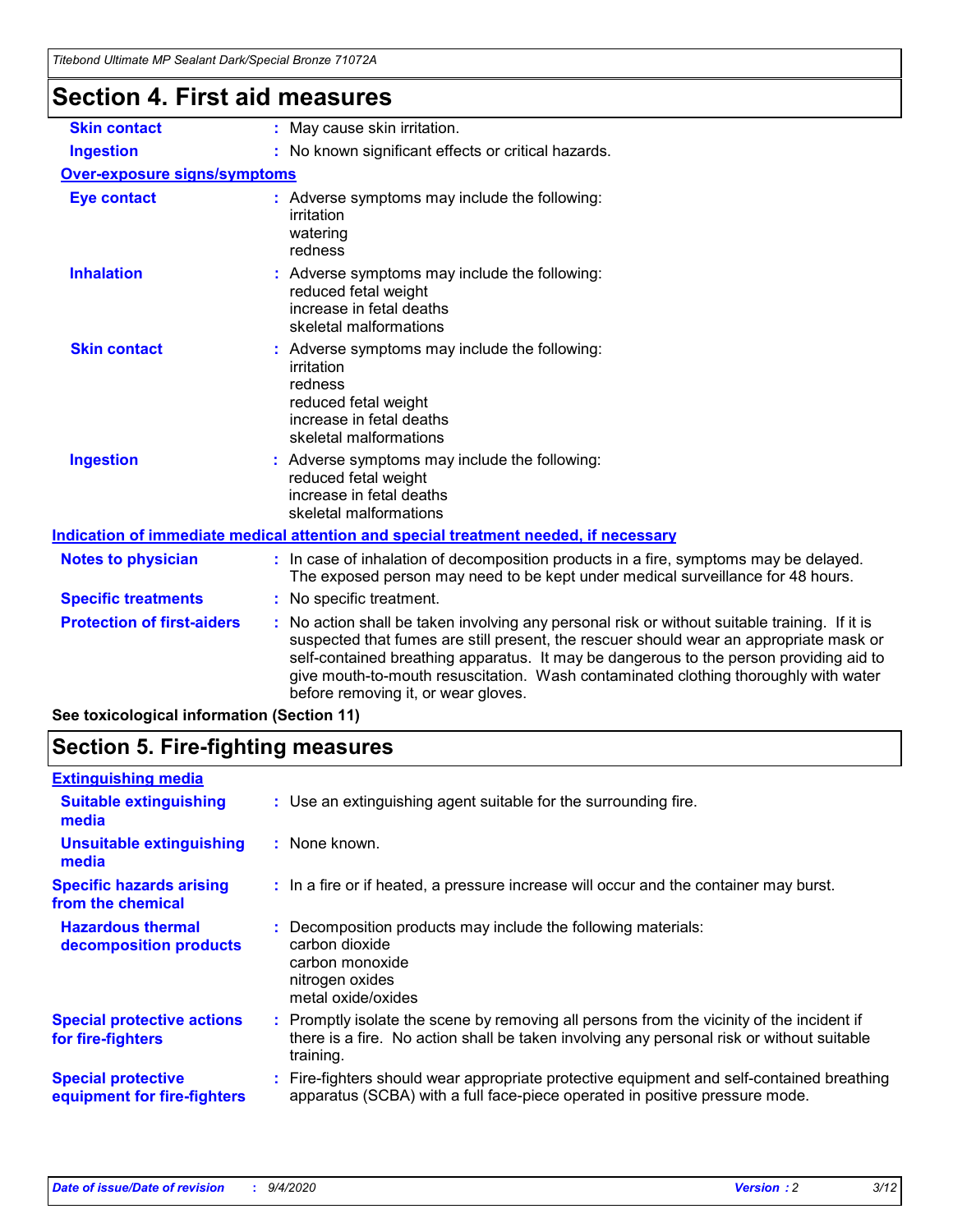### **Section 6. Accidental release measures**

|                                                       | Personal precautions, protective equipment and emergency procedures                                                                                                                                                                                                                                                                                                                                                                                                                                                                                                                                                                                                                                          |  |
|-------------------------------------------------------|--------------------------------------------------------------------------------------------------------------------------------------------------------------------------------------------------------------------------------------------------------------------------------------------------------------------------------------------------------------------------------------------------------------------------------------------------------------------------------------------------------------------------------------------------------------------------------------------------------------------------------------------------------------------------------------------------------------|--|
| For non-emergency<br>personnel                        | : No action shall be taken involving any personal risk or without suitable training.<br>Evacuate surrounding areas. Keep unnecessary and unprotected personnel from<br>entering. Do not touch or walk through spilled material. Avoid breathing vapor or mist.<br>Provide adequate ventilation. Wear appropriate respirator when ventilation is<br>inadequate. Put on appropriate personal protective equipment.                                                                                                                                                                                                                                                                                             |  |
| For emergency responders                              | If specialized clothing is required to deal with the spillage, take note of any information in<br>÷.<br>Section 8 on suitable and unsuitable materials. See also the information in "For non-<br>emergency personnel".                                                                                                                                                                                                                                                                                                                                                                                                                                                                                       |  |
| <b>Environmental precautions</b>                      | : Avoid dispersal of spilled material and runoff and contact with soil, waterways, drains<br>and sewers. Inform the relevant authorities if the product has caused environmental<br>pollution (sewers, waterways, soil or air).                                                                                                                                                                                                                                                                                                                                                                                                                                                                              |  |
| Methods and materials for containment and cleaning up |                                                                                                                                                                                                                                                                                                                                                                                                                                                                                                                                                                                                                                                                                                              |  |
| <b>Small spill</b>                                    | : Stop leak if without risk. Move containers from spill area. Dilute with water and mop up<br>if water-soluble. Alternatively, or if water-insoluble, absorb with an inert dry material and<br>place in an appropriate waste disposal container. Dispose of via a licensed waste<br>disposal contractor.                                                                                                                                                                                                                                                                                                                                                                                                     |  |
| <b>Large spill</b>                                    | : Stop leak if without risk. Move containers from spill area. Approach release from<br>upwind. Prevent entry into sewers, water courses, basements or confined areas. Wash<br>spillages into an effluent treatment plant or proceed as follows. Contain and collect<br>spillage with non-combustible, absorbent material e.g. sand, earth, vermiculite or<br>diatomaceous earth and place in container for disposal according to local regulations<br>(see Section 13). Dispose of via a licensed waste disposal contractor. Contaminated<br>absorbent material may pose the same hazard as the spilled product. Note: see<br>Section 1 for emergency contact information and Section 13 for waste disposal. |  |

### **Section 7. Handling and storage**

#### **Precautions for safe handling**

| <b>Protective measures</b>                                                       | : Put on appropriate personal protective equipment (see Section 8). Persons with a<br>history of skin sensitization problems should not be employed in any process in which<br>this product is used. Avoid exposure - obtain special instructions before use. Avoid<br>exposure during pregnancy. Do not handle until all safety precautions have been read<br>and understood. Do not get in eyes or on skin or clothing. Do not ingest. Avoid<br>breathing vapor or mist. If during normal use the material presents a respiratory hazard,<br>use only with adequate ventilation or wear appropriate respirator. Keep in the original<br>container or an approved alternative made from a compatible material, kept tightly<br>closed when not in use. Empty containers retain product residue and can be hazardous.<br>Do not reuse container. |
|----------------------------------------------------------------------------------|--------------------------------------------------------------------------------------------------------------------------------------------------------------------------------------------------------------------------------------------------------------------------------------------------------------------------------------------------------------------------------------------------------------------------------------------------------------------------------------------------------------------------------------------------------------------------------------------------------------------------------------------------------------------------------------------------------------------------------------------------------------------------------------------------------------------------------------------------|
| <b>Advice on general</b><br>occupational hygiene                                 | : Eating, drinking and smoking should be prohibited in areas where this material is<br>handled, stored and processed. Workers should wash hands and face before eating,<br>drinking and smoking. Remove contaminated clothing and protective equipment before<br>entering eating areas. See also Section 8 for additional information on hygiene<br>measures.                                                                                                                                                                                                                                                                                                                                                                                                                                                                                    |
| <b>Conditions for safe storage,</b><br>including any<br><i>incompatibilities</i> | Store between the following temperatures: 0 to $120^{\circ}$ C (32 to $248^{\circ}$ F). Store in<br>accordance with local regulations. Store in original container protected from direct<br>sunlight in a dry, cool and well-ventilated area, away from incompatible materials (see<br>Section 10) and food and drink. Store locked up. Keep container tightly closed and<br>sealed until ready for use. Containers that have been opened must be carefully<br>resealed and kept upright to prevent leakage. Do not store in unlabeled containers.<br>Use appropriate containment to avoid environmental contamination. See Section 10 for<br>incompatible materials before handling or use.                                                                                                                                                     |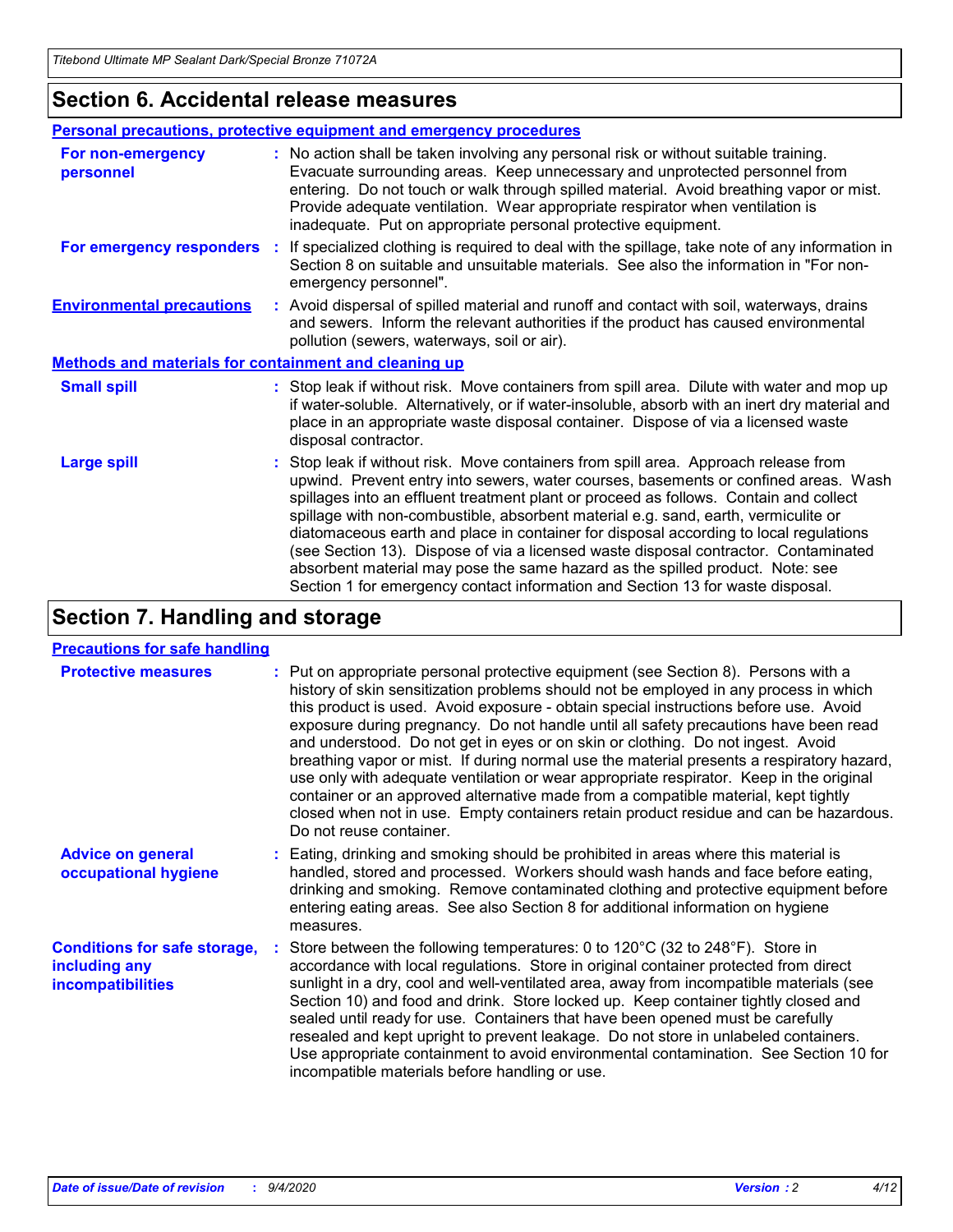## **Section 8. Exposure controls/personal protection**

#### **Control parameters**

#### **Occupational exposure limits**

| <b>Ingredient name</b>                               |    |                        | <b>Exposure limits</b>                                                                                                                                                                                                                                                                                                                                                                                                                                                                                                                                                                                                 |
|------------------------------------------------------|----|------------------------|------------------------------------------------------------------------------------------------------------------------------------------------------------------------------------------------------------------------------------------------------------------------------------------------------------------------------------------------------------------------------------------------------------------------------------------------------------------------------------------------------------------------------------------------------------------------------------------------------------------------|
| 3-aminopropyltriethoxysilane<br>Dibutyltin dilaurate |    |                        | None.<br>ACGIH TLV (United States, 3/2020). Absorbed through skin.<br>Notes: as Sn<br>TWA: 0.1 mg/m <sup>3</sup> , (as Sn) 8 hours.<br>STEL: 0.2 mg/m <sup>3</sup> , (as Sn) 15 minutes.<br>NIOSH REL (United States, 10/2016). Absorbed through skin.<br>Notes: as Sn<br>TWA: 0.1 mg/m <sup>3</sup> , (as Sn) 10 hours.<br>OSHA PEL (United States, 5/2018). Notes: as Sn<br>TWA: $0.1 \text{ mg/m}^3$ , (as Sn) 8 hours.<br>OSHA PEL 1989 (United States, 3/1989). Absorbed through skin.<br>Notes: measured as Sn<br>TWA: 0.1 mg/m <sup>3</sup> , (measured as Sn) 8 hours. Form: Organic                           |
| <b>Appropriate engineering</b><br>controls           |    |                        | : If user operations generate dust, fumes, gas, vapor or mist, use process enclosures,<br>local exhaust ventilation or other engineering controls to keep worker exposure to<br>airborne contaminants below any recommended or statutory limits.                                                                                                                                                                                                                                                                                                                                                                       |
| <b>Environmental exposure</b><br><b>controls</b>     |    |                        | Emissions from ventilation or work process equipment should be checked to ensure<br>they comply with the requirements of environmental protection legislation. In some<br>cases, fume scrubbers, filters or engineering modifications to the process equipment<br>will be necessary to reduce emissions to acceptable levels.                                                                                                                                                                                                                                                                                          |
| <b>Individual protection measures</b>                |    |                        |                                                                                                                                                                                                                                                                                                                                                                                                                                                                                                                                                                                                                        |
| <b>Hygiene measures</b>                              |    |                        | : Wash hands, forearms and face thoroughly after handling chemical products, before<br>eating, smoking and using the lavatory and at the end of the working period.<br>Appropriate techniques should be used to remove potentially contaminated clothing.<br>Contaminated work clothing should not be allowed out of the workplace. Wash<br>contaminated clothing before reusing. Ensure that eyewash stations and safety<br>showers are close to the workstation location.                                                                                                                                            |
| <b>Eye/face protection</b>                           |    |                        | : Safety eyewear complying with an approved standard should be used when a risk<br>assessment indicates this is necessary to avoid exposure to liquid splashes, mists,<br>gases or dusts. If contact is possible, the following protection should be worn, unless<br>the assessment indicates a higher degree of protection: chemical splash goggles.                                                                                                                                                                                                                                                                  |
| <b>Skin protection</b>                               |    |                        |                                                                                                                                                                                                                                                                                                                                                                                                                                                                                                                                                                                                                        |
| <b>Hand protection</b>                               |    |                        | : Chemical-resistant, impervious gloves complying with an approved standard should be<br>worn at all times when handling chemical products if a risk assessment indicates this is<br>necessary. Considering the parameters specified by the glove manufacturer, check<br>during use that the gloves are still retaining their protective properties. It should be<br>noted that the time to breakthrough for any glove material may be different for different<br>glove manufacturers. In the case of mixtures, consisting of several substances, the<br>protection time of the gloves cannot be accurately estimated. |
| <b>Body protection</b>                               |    | handling this product. | Personal protective equipment for the body should be selected based on the task being<br>performed and the risks involved and should be approved by a specialist before                                                                                                                                                                                                                                                                                                                                                                                                                                                |
| <b>Other skin protection</b>                         |    |                        | : Appropriate footwear and any additional skin protection measures should be selected<br>based on the task being performed and the risks involved and should be approved by a<br>specialist before handling this product.                                                                                                                                                                                                                                                                                                                                                                                              |
| <b>Respiratory protection</b>                        | ÷. | aspects of use.        | Based on the hazard and potential for exposure, select a respirator that meets the<br>appropriate standard or certification. Respirators must be used according to a<br>respiratory protection program to ensure proper fitting, training, and other important                                                                                                                                                                                                                                                                                                                                                         |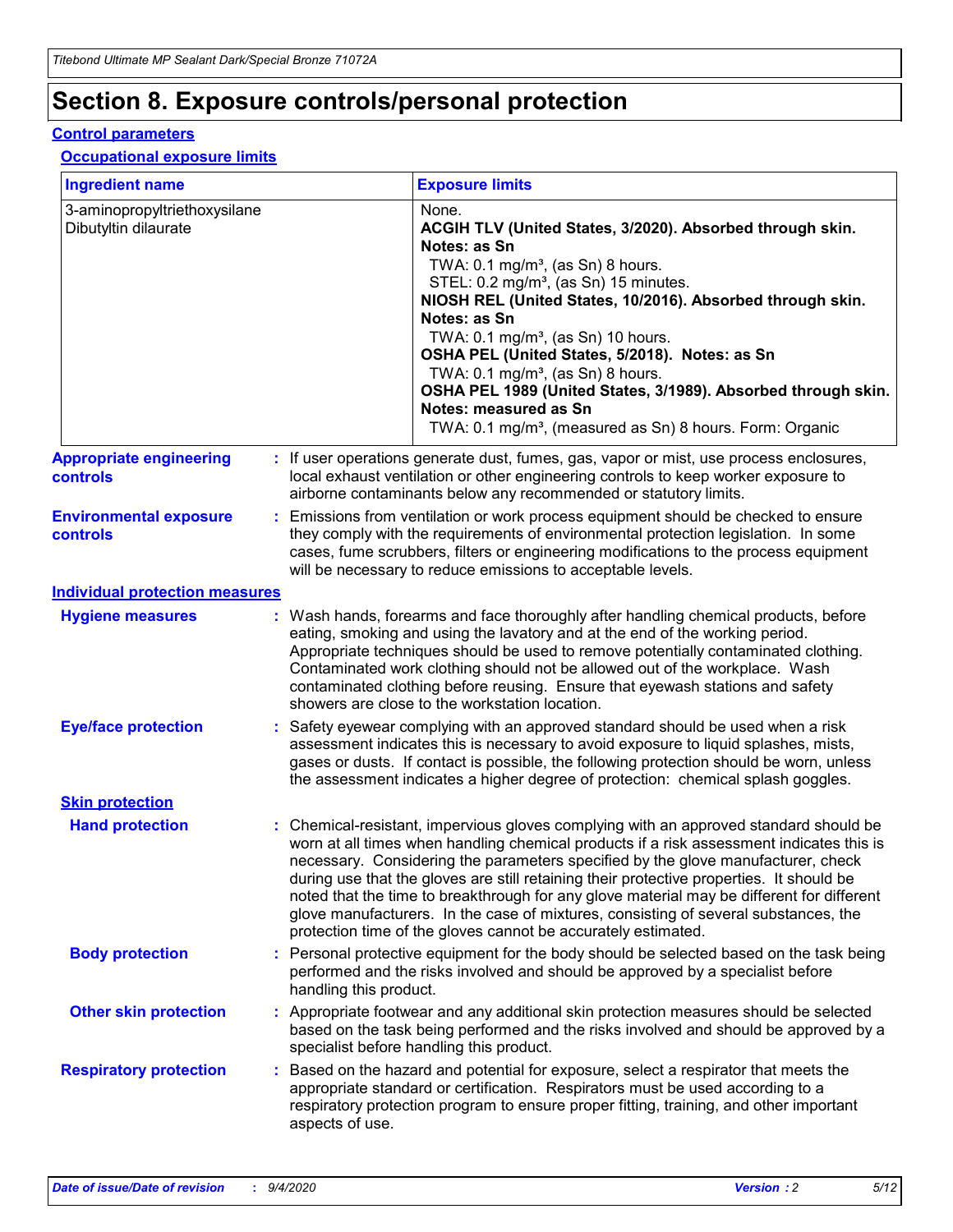### **Section 9. Physical and chemical properties**

#### **Appearance**

| <b>Physical state</b>                             | : Liquid. [Paste.]                                              |
|---------------------------------------------------|-----------------------------------------------------------------|
| Color                                             | Various                                                         |
| Odor                                              | Characteristic.                                                 |
| <b>Odor threshold</b>                             | Not available.                                                  |
| рH                                                | Not applicable.                                                 |
| <b>Melting point</b>                              | : Not available.                                                |
| <b>Boiling point</b>                              | >200°C (>392°F)                                                 |
| <b>Flash point</b>                                | Closed cup: >200°C (>392°F) [Setaflash.]                        |
| <b>Evaporation rate</b>                           | $<$ 1 (butyl acetate = 1)                                       |
| <b>Flammability (solid, gas)</b>                  | : Not available.                                                |
| Lower and upper explosive<br>(flammable) limits   | $:$ Not available.                                              |
| <b>VOC (less water, less)</b><br>exempt solvents) | : 0 g/l                                                         |
| <b>Volatility</b>                                 | $: 0\%$ (w/w)                                                   |
| <b>Vapor density</b>                              | Not available.                                                  |
| <b>Relative density</b>                           | : 1.432                                                         |
| <b>Solubility</b>                                 | Insoluble in the following materials: cold water and hot water. |
| <b>Solubility in water</b>                        | Not available.                                                  |
| <b>Partition coefficient: n-</b><br>octanol/water | : Not available.                                                |
| <b>Auto-ignition temperature</b>                  | $:$ Not available.                                              |
| <b>Decomposition temperature</b>                  | : Not available.                                                |
| <b>Viscosity</b>                                  | : Not available.                                                |

### **Section 10. Stability and reactivity**

| <b>Reactivity</b>                            | : No specific test data related to reactivity available for this product or its ingredients.            |
|----------------------------------------------|---------------------------------------------------------------------------------------------------------|
| <b>Chemical stability</b>                    | : The product is stable.                                                                                |
| <b>Possibility of hazardous</b><br>reactions | : Under normal conditions of storage and use, hazardous reactions will not occur.                       |
| <b>Conditions to avoid</b>                   | : No specific data.                                                                                     |
| <b>Incompatible materials</b>                | : No specific data.                                                                                     |
| <b>Hazardous decomposition</b><br>products   | Under normal conditions of storage and use, hazardous decomposition products should<br>not be produced. |

### **Section 11. Toxicological information**

### **Information on toxicological effects**

#### **Acute toxicity**

| <b>Product/ingredient name</b> | <b>Result</b>           | <b>Species</b> | <b>Dose</b>                | <b>Exposure</b> |
|--------------------------------|-------------------------|----------------|----------------------------|-----------------|
| 3-aminopropyltriethoxysilane   | <b>ILD50 Dermal</b>     | Rabbit         | 4.29 g/kg                  |                 |
| Dibutyltin dilaurate           | ILD50 Oral<br>LD50 Oral | Rat<br>Rat     | $1.57$ g/kg<br>175 $mg/kg$ |                 |
|                                |                         |                |                            |                 |

**Irritation/Corrosion**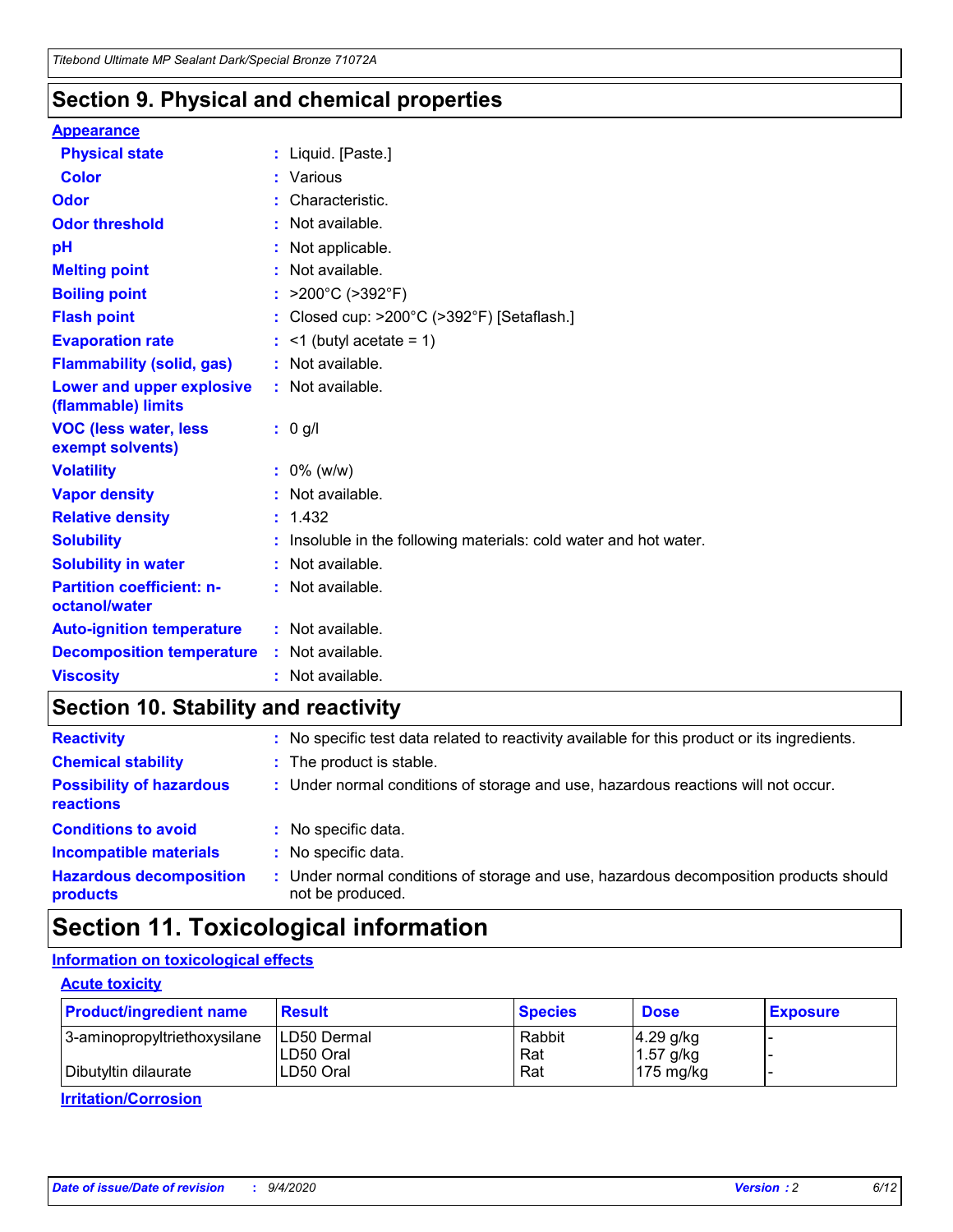## **Section 11. Toxicological information**

| <b>Product/ingredient name</b> | <b>Result</b>                 | <b>Species</b> | <b>Score</b> | <b>Exposure</b>    | <b>Observation</b> |
|--------------------------------|-------------------------------|----------------|--------------|--------------------|--------------------|
| 3-aminopropyltriethoxysilane   | Eyes - Mild irritant          | Rabbit         |              | $100 \text{ mg}$   |                    |
|                                | Eyes - Severe irritant        | Rabbit         |              | 24 hours 750       |                    |
|                                |                               |                |              | ug                 |                    |
|                                | <b>Skin - Severe irritant</b> | Rabbit         |              | 24 hours 5         | -                  |
| Dibutyltin dilaurate           | Eyes - Moderate irritant      | Rabbit         |              | mq<br>24 hours 100 |                    |
|                                |                               |                |              | mg                 |                    |
|                                | Skin - Severe irritant        | Rabbit         |              | 500 mg             |                    |

#### **Sensitization**

Not available.

#### **Mutagenicity**

Not available.

#### **Carcinogenicity**

Not available.

#### **Reproductive toxicity**

Not available.

#### **Teratogenicity**

Not available.

#### **Specific target organ toxicity (single exposure)**

Not available.

#### **Specific target organ toxicity (repeated exposure)**

| <b>Name</b>                                                                         |                                                                            | <b>Category</b>                                     | <b>Route of</b><br>exposure | <b>Target organs</b> |  |  |
|-------------------------------------------------------------------------------------|----------------------------------------------------------------------------|-----------------------------------------------------|-----------------------------|----------------------|--|--|
| Dibutyltin dilaurate                                                                |                                                                            | Category 1                                          | -                           | respiratory system   |  |  |
| <b>Aspiration hazard</b><br>Not available.                                          |                                                                            |                                                     |                             |                      |  |  |
| <b>Information on the likely</b><br>routes of exposure                              | : Not available.                                                           |                                                     |                             |                      |  |  |
| <b>Potential acute health effects</b>                                               |                                                                            |                                                     |                             |                      |  |  |
| <b>Eye contact</b>                                                                  | : May cause eye irritation.                                                |                                                     |                             |                      |  |  |
| <b>Inhalation</b>                                                                   |                                                                            | : No known significant effects or critical hazards. |                             |                      |  |  |
| <b>Skin contact</b>                                                                 |                                                                            | : May cause skin irritation.                        |                             |                      |  |  |
| <b>Ingestion</b>                                                                    |                                                                            | : No known significant effects or critical hazards. |                             |                      |  |  |
| <b>Symptoms related to the physical, chemical and toxicological characteristics</b> |                                                                            |                                                     |                             |                      |  |  |
| <b>Eye contact</b>                                                                  | irritation<br>watering<br>redness                                          | : Adverse symptoms may include the following:       |                             |                      |  |  |
| <b>Inhalation</b>                                                                   | reduced fetal weight<br>increase in fetal deaths<br>skeletal malformations | : Adverse symptoms may include the following:       |                             |                      |  |  |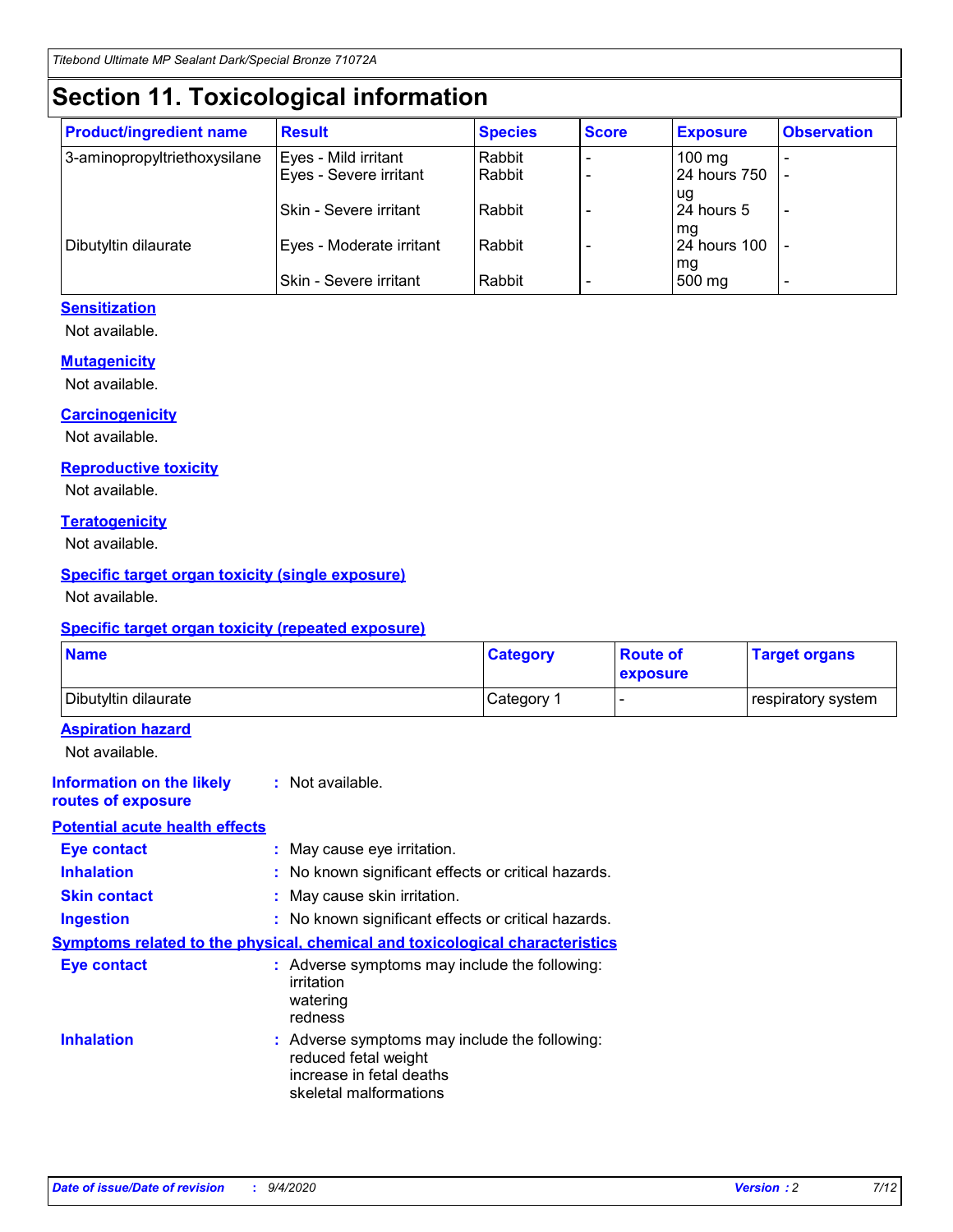*Titebond Ultimate MP Sealant Dark/Special Bronze 71072A*

## **Section 11. Toxicological information**

| <b>Skin contact</b>                     | : Adverse symptoms may include the following:<br>irritation<br>redness<br>reduced fetal weight<br>increase in fetal deaths                            |  |
|-----------------------------------------|-------------------------------------------------------------------------------------------------------------------------------------------------------|--|
| <b>Ingestion</b>                        | skeletal malformations<br>: Adverse symptoms may include the following:<br>reduced fetal weight<br>increase in fetal deaths<br>skeletal malformations |  |
|                                         | Delayed and immediate effects and also chronic effects from short and long term exposure                                                              |  |
| <b>Short term exposure</b>              |                                                                                                                                                       |  |
| <b>Potential immediate</b><br>effects   | : Not available.                                                                                                                                      |  |
| <b>Potential delayed effects</b>        | : Not available.                                                                                                                                      |  |
| <b>Long term exposure</b>               |                                                                                                                                                       |  |
| <b>Potential immediate</b><br>effects   | : Not available.                                                                                                                                      |  |
| <b>Potential delayed effects</b>        | : Not available.                                                                                                                                      |  |
| <b>Potential chronic health effects</b> |                                                                                                                                                       |  |
| Not available.                          |                                                                                                                                                       |  |
| <b>General</b>                          | : Once sensitized, a severe allergic reaction may occur when subsequently exposed to<br>very low levels.                                              |  |
| <b>Carcinogenicity</b>                  | : No known significant effects or critical hazards.                                                                                                   |  |
| <b>Mutagenicity</b>                     | : No known significant effects or critical hazards.                                                                                                   |  |
| <b>Teratogenicity</b>                   | May damage the unborn child.                                                                                                                          |  |
| <b>Developmental effects</b>            | : No known significant effects or critical hazards.                                                                                                   |  |
| <b>Fertility effects</b>                | : May damage fertility.                                                                                                                               |  |
| <b>Numerical measures of toxicity</b>   |                                                                                                                                                       |  |
| <b>Acute toxicity estimates</b>         |                                                                                                                                                       |  |
| Not available.                          |                                                                                                                                                       |  |

## **Section 12. Ecological information**

#### **Toxicity**

| <b>Product/ingredient name</b> | <b>Result</b>                                       | <b>Species</b>               | <b>Exposure</b>       |
|--------------------------------|-----------------------------------------------------|------------------------------|-----------------------|
| Dibutyltin dilaurate           | $ IC50>3$ mg/l<br>Chronic EC10 > 2 mg/l Fresh water | Algae<br>Algae - Desmodesmus | 72 hours<br>196 hours |
|                                |                                                     | subspicatus                  |                       |

#### **Persistence and degradability**

| <b>Product/ingredient name</b> | <b>Test</b>                                                                    | <b>Result</b>  |  | <b>Dose</b>       | <b>Inoculum</b>         |
|--------------------------------|--------------------------------------------------------------------------------|----------------|--|-------------------|-------------------------|
| Dibutyltin dilaurate           | OECD 301F<br>Ready<br>Biodegradability -<br>Manometric<br>Respirometry<br>Test | 23 % - 28 days |  |                   |                         |
| <b>Product/ingredient name</b> | <b>Aquatic half-life</b>                                                       |                |  | <b>Photolysis</b> | <b>Biodegradability</b> |
| Dibutyltin dilaurate           |                                                                                |                |  |                   | <b>Inherent</b>         |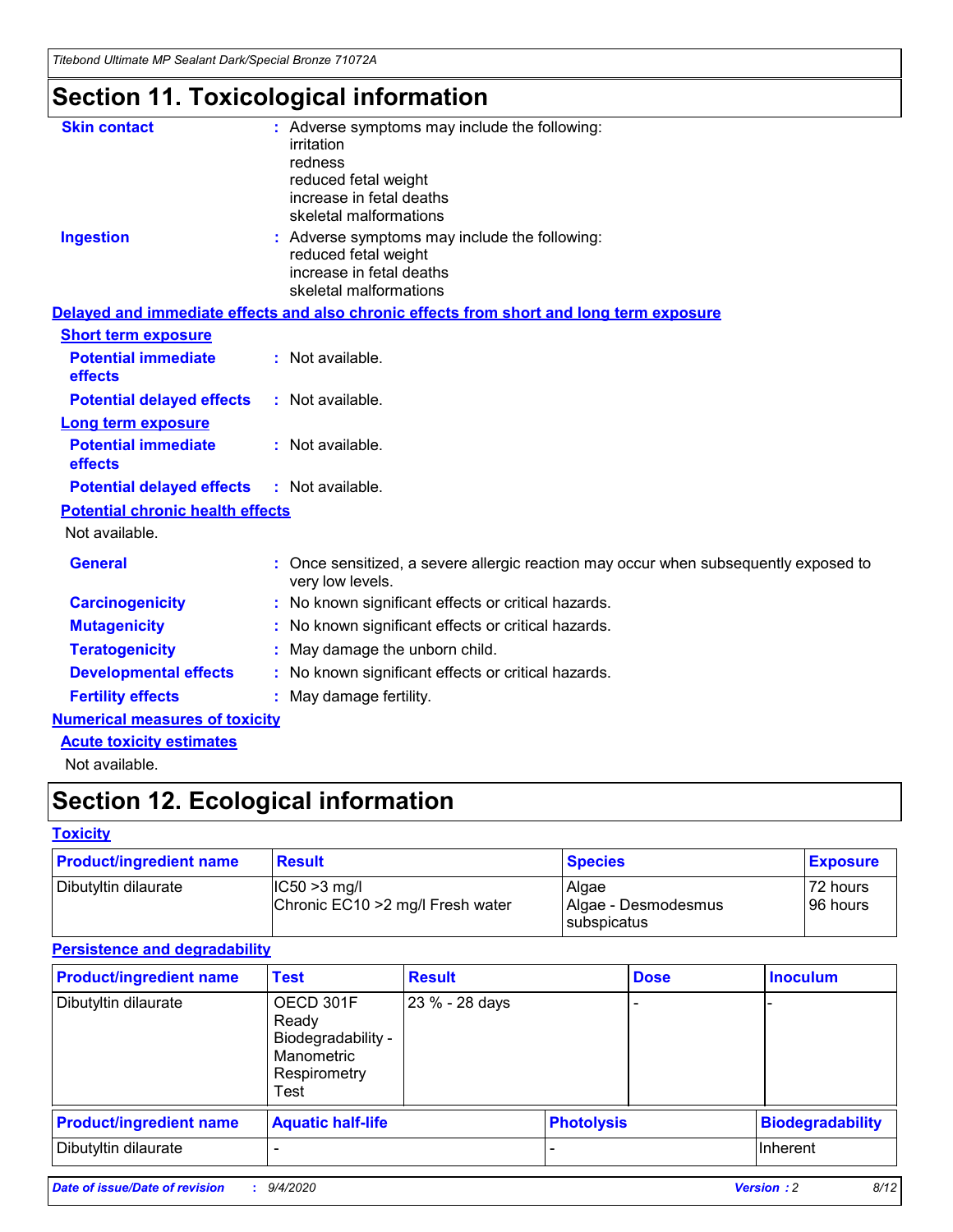## **Section 12. Ecological information**

#### **Bioaccumulative potential**

| <b>Product/ingredient name</b> | <b>LogP</b> <sub>ow</sub> | <b>BCF</b> | <b>Potential</b> |
|--------------------------------|---------------------------|------------|------------------|
| 3-aminopropyltriethoxysilane   | 4.44                      | 3.4        | low              |
| Dibutyltin dilaurate           |                           | 2.91       | low              |

#### **Mobility in soil**

| <b>MODINA IN SON</b>                                          |                                                     |
|---------------------------------------------------------------|-----------------------------------------------------|
| <b>Soil/water partition</b><br>coefficient (K <sub>oc</sub> ) | : Not available.                                    |
| <b>Other adverse effects</b>                                  | : No known significant effects or critical hazards. |

### **Section 13. Disposal considerations**

**Disposal methods :**

The generation of waste should be avoided or minimized wherever possible. Disposal of this product, solutions and any by-products should at all times comply with the requirements of environmental protection and waste disposal legislation and any regional local authority requirements. Dispose of surplus and non-recyclable products via a licensed waste disposal contractor. Waste should not be disposed of untreated to the sewer unless fully compliant with the requirements of all authorities with jurisdiction. Waste packaging should be recycled. Incineration or landfill should only be considered when recycling is not feasible. This material and its container must be disposed of in a safe way. Care should be taken when handling emptied containers that have not been cleaned or rinsed out. Empty containers or liners may retain some product residues. Avoid dispersal of spilled material and runoff and contact with soil, waterways, drains and sewers.

### **Section 14. Transport information**

|                                      | <b>DOT</b><br><b>Classification</b> | <b>TDG</b><br><b>Classification</b> | <b>Mexico</b><br><b>Classification</b> | <b>ADR/RID</b>           | <b>IMDG</b>              | <b>IATA</b>    |
|--------------------------------------|-------------------------------------|-------------------------------------|----------------------------------------|--------------------------|--------------------------|----------------|
| <b>UN number</b>                     | Not regulated.                      | Not regulated.                      | Not regulated.                         | Not regulated.           | Not regulated.           | Not regulated. |
| <b>UN proper</b><br>shipping name    |                                     |                                     |                                        |                          |                          |                |
| <b>Transport</b><br>hazard class(es) |                                     | $\overline{\phantom{0}}$            | $\qquad \qquad \blacksquare$           | $\overline{\phantom{0}}$ | $\overline{\phantom{0}}$ |                |
| <b>Packing group</b>                 |                                     |                                     |                                        |                          |                          |                |
| <b>Environmental</b><br>hazards      | No.                                 | No.                                 | No.                                    | No.                      | No.                      | No.            |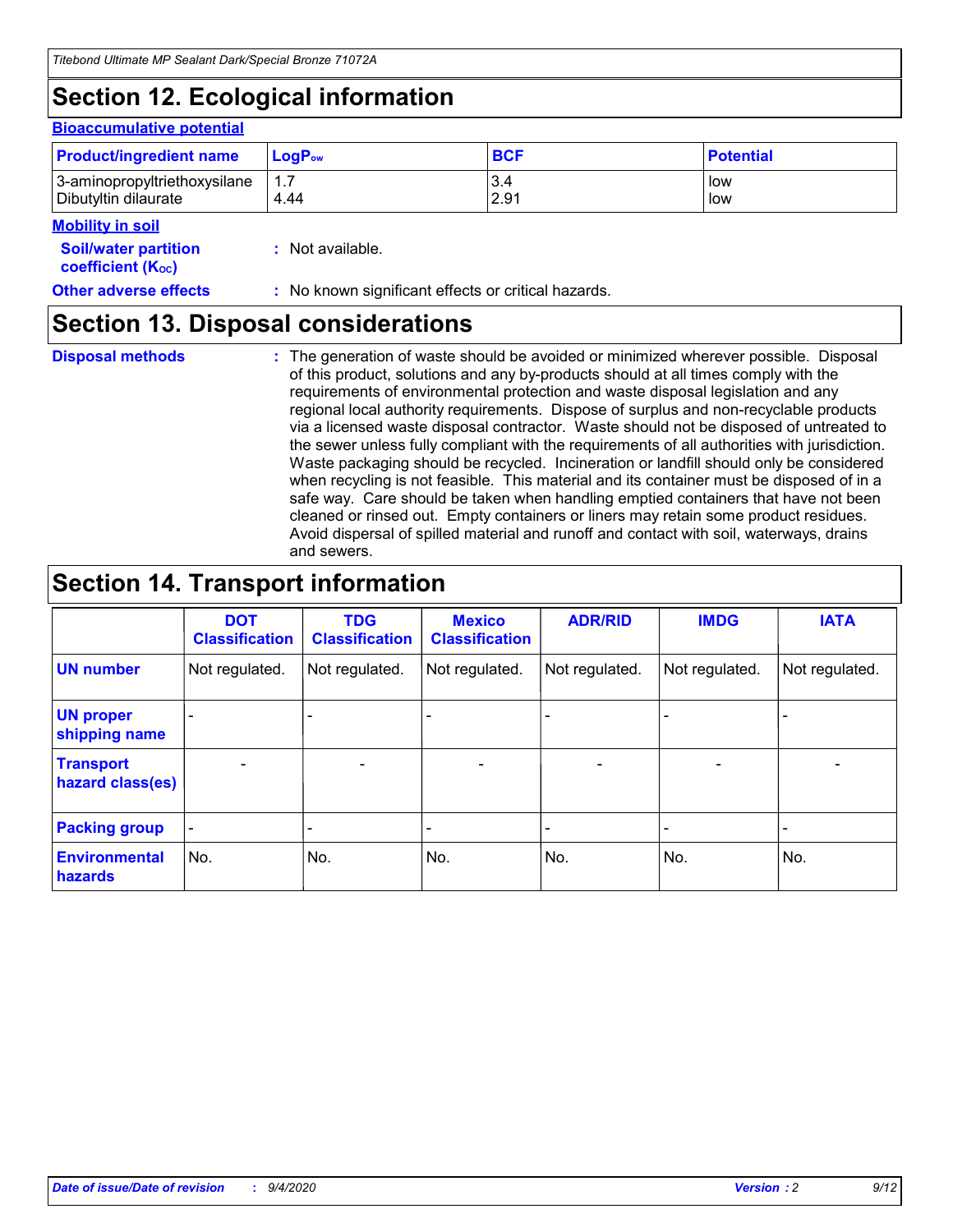### **Section 15. Regulatory information**

#### **U.S. Federal regulations**

#### **SARA 302/304**

#### **Composition/information on ingredients**

No products were found.

| SARA 304 RQ | Not applicable. |
|-------------|-----------------|
|-------------|-----------------|

#### **SARA 311/312**

**Classification :** EYE IRRITATION - Category 2B SKIN SENSITIZATION - Category 1 TOXIC TO REPRODUCTION - Category 1B HNOC - Product generates methanol during cure.

#### **Composition/information on ingredients**

| <b>Name</b>                  | $\frac{9}{6}$ | <b>Classification</b>                                                                                                                                                                                                                                                                                      |
|------------------------------|---------------|------------------------------------------------------------------------------------------------------------------------------------------------------------------------------------------------------------------------------------------------------------------------------------------------------------|
| 3-aminopropyltriethoxysilane | $\leq$ 3      | <b>FLAMMABLE LIQUIDS - Category 4</b><br><b>ACUTE TOXICITY (oral) - Category 4</b><br><b>SKIN IRRITATION - Category 2</b><br>EYE IRRITATION - Category 2A                                                                                                                                                  |
| Dibutyltin dilaurate         | ≤0.3          | <b>ACUTE TOXICITY (oral) - Category 3</b><br>SKIN CORROSION - Category 1C<br>SERIOUS EYE DAMAGE - Category 1<br>SKIN SENSITIZATION - Category 1<br><b>GERM CELL MUTAGENICITY - Category 2</b><br>TOXIC TO REPRODUCTION - Category 1B<br>SPECIFIC TARGET ORGAN TOXICITY (REPEATED<br>EXPOSURE) - Category 1 |

#### **State regulations**

**Massachusetts :**

: None of the components are listed.

**New York :** None of the components are listed. **New Jersey :** None of the components are listed.

**Pennsylvania :** None of the components are listed.

#### **California Prop. 65**

WARNING: This product can expose you to methanol, which is known to the State of California to cause birth defects or other reproductive harm. For more information go to www.P65Warnings.ca.gov.

| Ingredient name | No significant risk Maximum<br>level | acceptable dosage<br><b>level</b> |
|-----------------|--------------------------------------|-----------------------------------|
| I methanol      |                                      | Yes.                              |

#### **International regulations**

**Chemical Weapon Convention List Schedules I, II & III Chemicals** Not listed.

#### **Montreal Protocol**

Not listed.

**Stockholm Convention on Persistent Organic Pollutants**

Not listed.

#### **UNECE Aarhus Protocol on POPs and Heavy Metals** Not listed.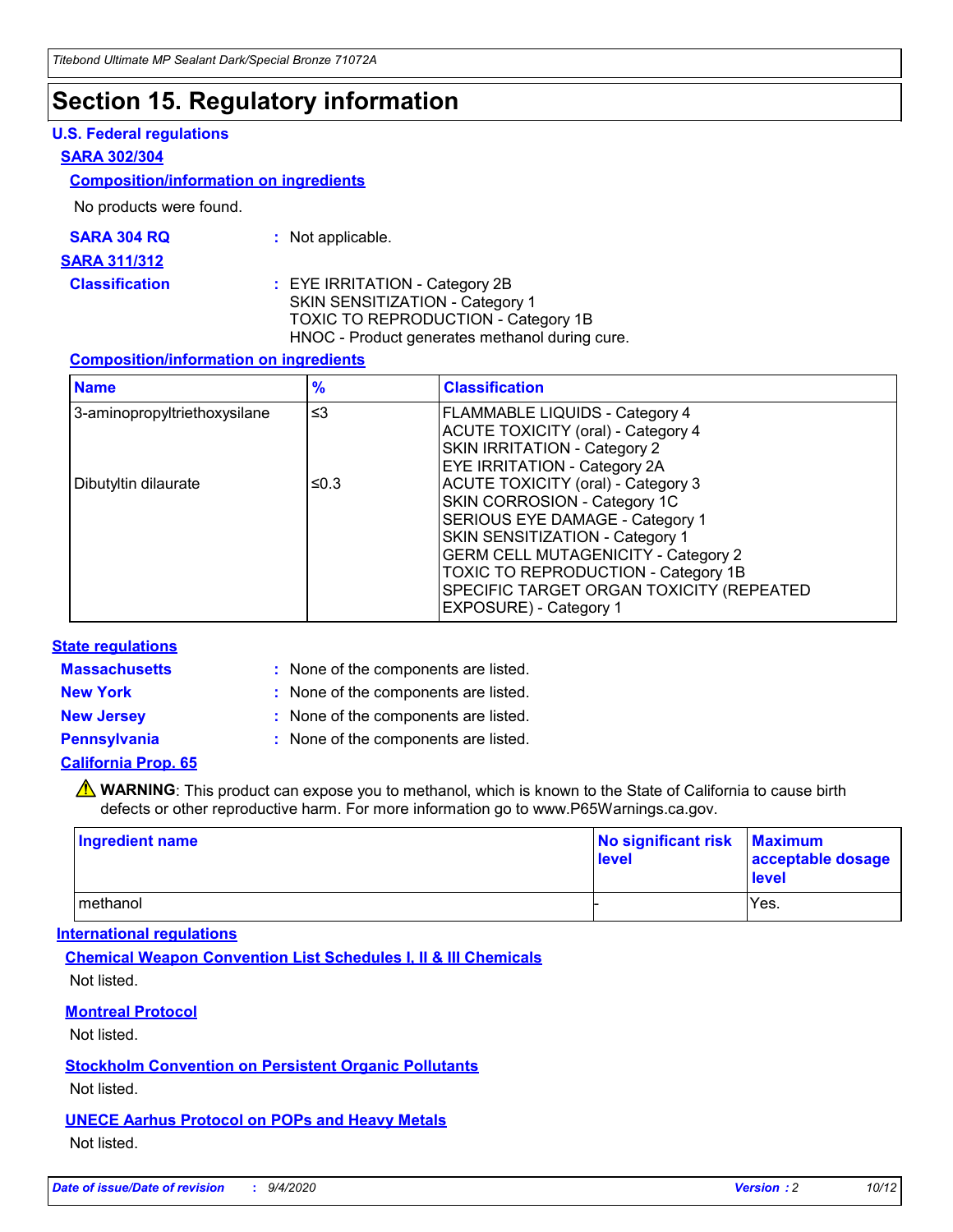### **Section 15. Regulatory information**

#### **Inventory list**

- 
- **China :** Not determined.

**United States TSCA 8(b) inventory**

**:** All components are active or exempted.

## **Section 16. Other information**

**Hazardous Material Information System (U.S.A.)**



**Caution: HMIS® ratings are based on a 0-4 rating scale, with 0 representing minimal hazards or risks, and 4 representing significant hazards or risks. Although HMIS® ratings and the associated label are not required on SDSs or products leaving a facility under 29 CFR 1910.1200, the preparer may choose to provide them. HMIS® ratings are to be used with a fully implemented HMIS® program. HMIS® is a registered trademark and service mark of the American Coatings Association, Inc.**

**The customer is responsible for determining the PPE code for this material. For more information on HMIS® Personal Protective Equipment (PPE) codes, consult the HMIS® Implementation Manual.**

**National Fire Protection Association (U.S.A.)**



**Reprinted with permission from NFPA 704-2001, Identification of the Hazards of Materials for Emergency Response Copyright ©1997, National Fire Protection Association, Quincy, MA 02269. This reprinted material is not the complete and official position of the National Fire Protection Association, on the referenced subject which is represented only by the standard in its entirety.**

**Copyright ©2001, National Fire Protection Association, Quincy, MA 02269. This warning system is intended to be interpreted and applied only by properly trained individuals to identify fire, health and reactivity hazards of chemicals. The user is referred to certain limited number of chemicals with recommended classifications in NFPA 49 and NFPA 325, which would be used as a guideline only. Whether the chemicals are classified by NFPA or not, anyone using the 704 systems to classify chemicals does so at their own risk.**

#### **Procedure used to derive the classification**

| <b>Classification</b>                                                                                         | <b>Justification</b>                                  |
|---------------------------------------------------------------------------------------------------------------|-------------------------------------------------------|
| <b>EYE IRRITATION - Category 2B</b><br>SKIN SENSITIZATION - Category 1<br>TOXIC TO REPRODUCTION - Category 1B | Expert judgment<br>Expert judgment<br>Expert judgment |
| <b>History</b>                                                                                                |                                                       |

| .                                 |              |
|-----------------------------------|--------------|
| <b>Date of printing</b>           | : 4/22/2022  |
| Date of issue/Date of<br>revision | 9/4/2020     |
| Date of previous issue            | : 10/16/2020 |
| Version                           | $\cdot$ 2    |
|                                   |              |